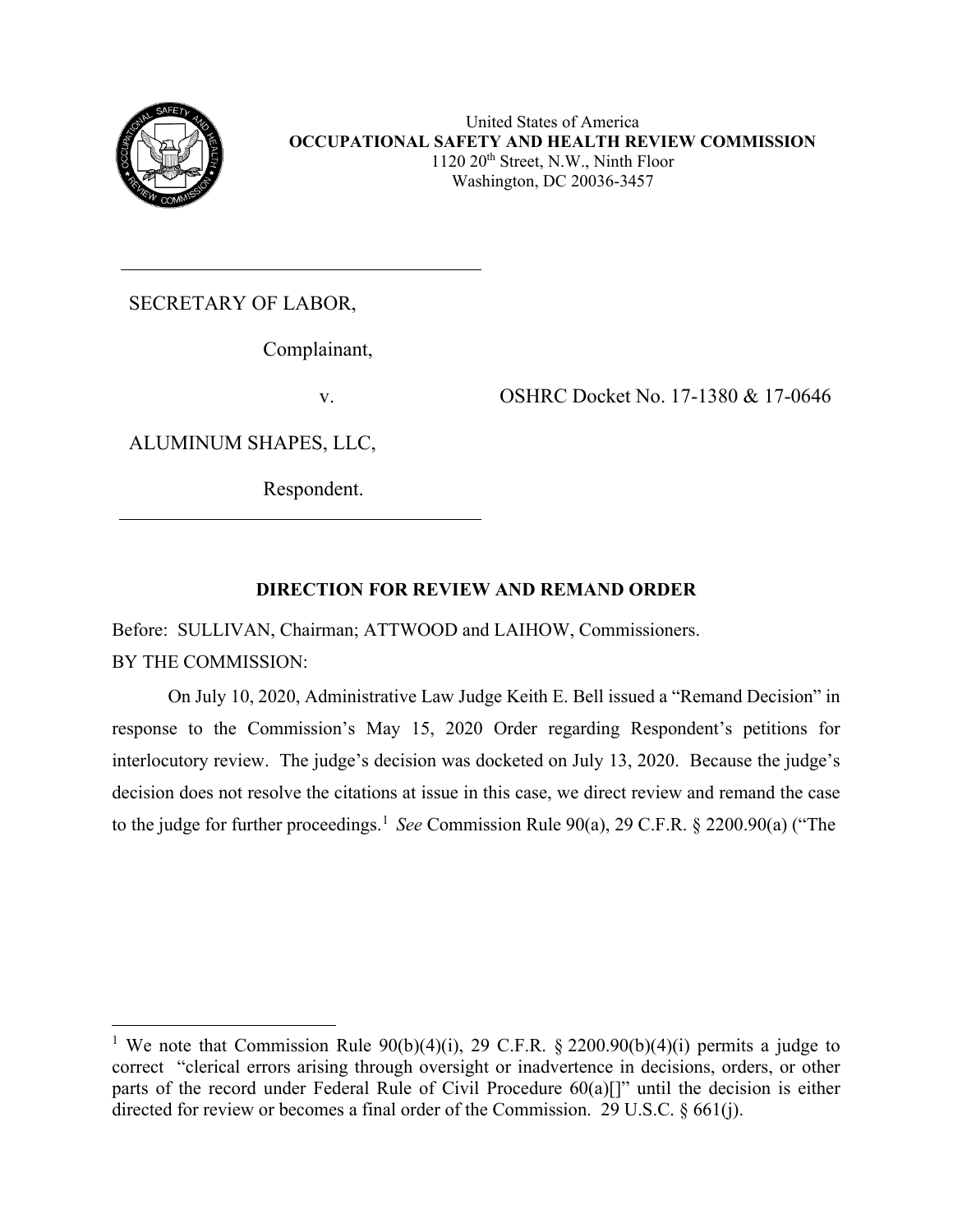Judge shall prepare a decision that . . . constitutes the final disposition of the proceedings.").

SO ORDERED.

/s/

James J. Sullivan, Jr. Chairman

/s/

Cynthia L. Attwood Commissioner

 $/s/$ 

Amanda Wood Laihow Dated: July 31, 2020 Commissioner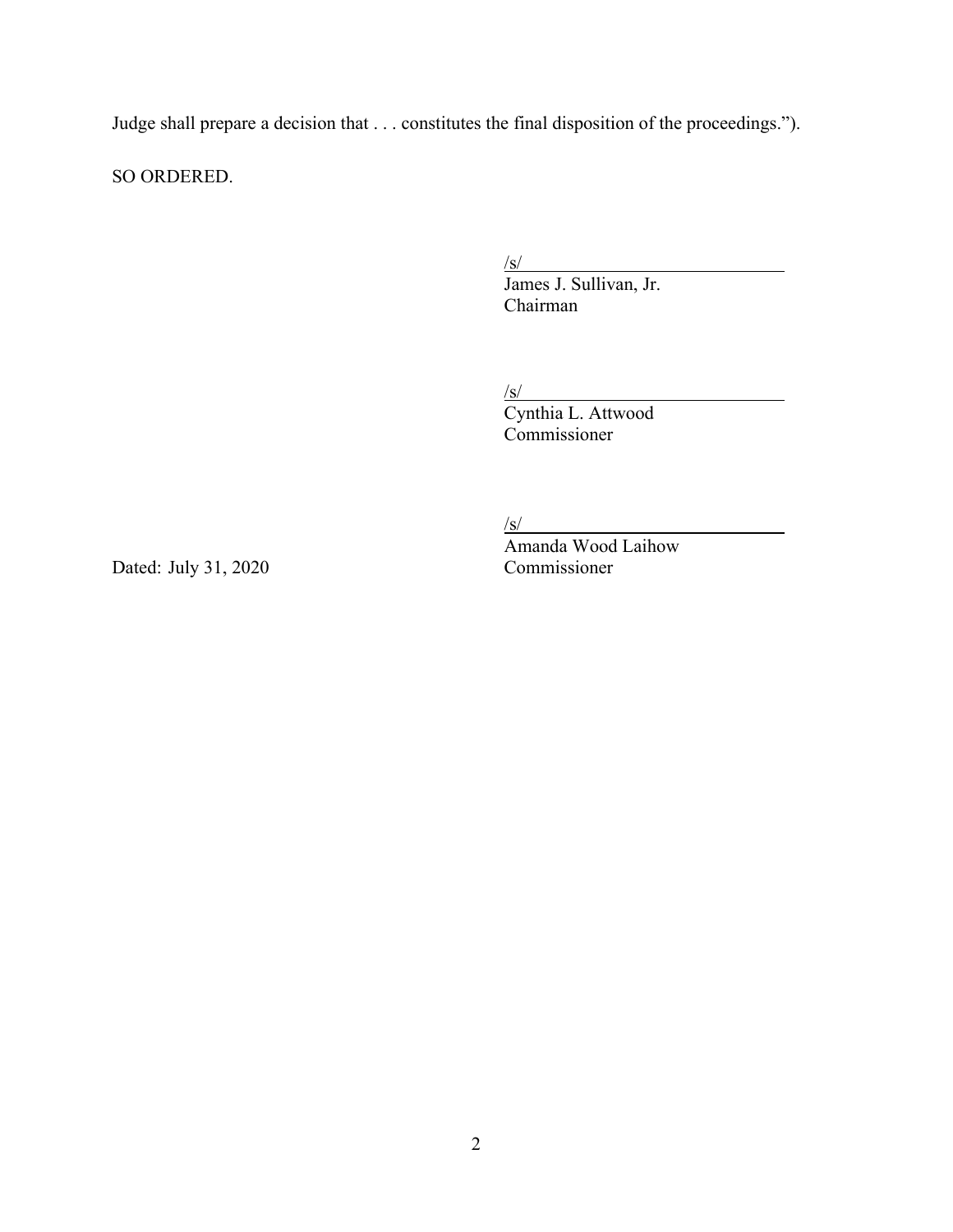

United States of America OCCUPATIONAL SAFETY AND HEALTH REVIEW COMMISSION 1120 20th Street, N.W., Ninth Floor Washington, DC 20036-3457

SECRETARY OF LABOR,

Complainant,

ALUMINUM SHAPES, LLC,

Respondent.

v. CSHRC Docket Nos. 17-1380 & 17-0646

## REMAND DECISION

This case is before the undersigned on remand from the Commission.<sup>[2](#page-2-0)</sup> Respondent filed a timely interlocutory appeal from the undersigned's Three-Part Order dated April 10, 2020, pursuant to Rule 73 of the Occupational Safety and Health Review Commission Rules of Procedure. 29 C.F.R.  $\S 2200.73$  $\S 2200.73$ .<sup>3</sup> The Commission granted the interlocutory appeal for two parts of my Three-Part Order. Specifically, the Commission took review of: (1) my decision Denying Respondent's Motion for Summary Judgment On Its First Affirmative Defense For Breach Of Contract/Equitable Estoppel; and (2) my decision Granting Secretary's Motion for Partial

<span id="page-2-0"></span><sup>&</sup>lt;sup>2</sup> In this context, "Commission" refers to the duly appointed Commissioners who hear and decide appeals from Occupational Safety and Health Review Commission administrative law judge decisions.

<span id="page-2-1"></span><sup>&</sup>lt;sup>3</sup> Rule 73 permits a party to petition for interlocutory review when:

<sup>…</sup>review involves an important question of law or policy that controls the outcome of the case, and that immediate review of the ruling will materially expedite the final disposition of the proceedings or subsequent review by the Commission may provide an inadequate remedy; or [the] the ruling will result in a disclosure, before the Commission may review the Judge's report, of information that is alleged to be privileged.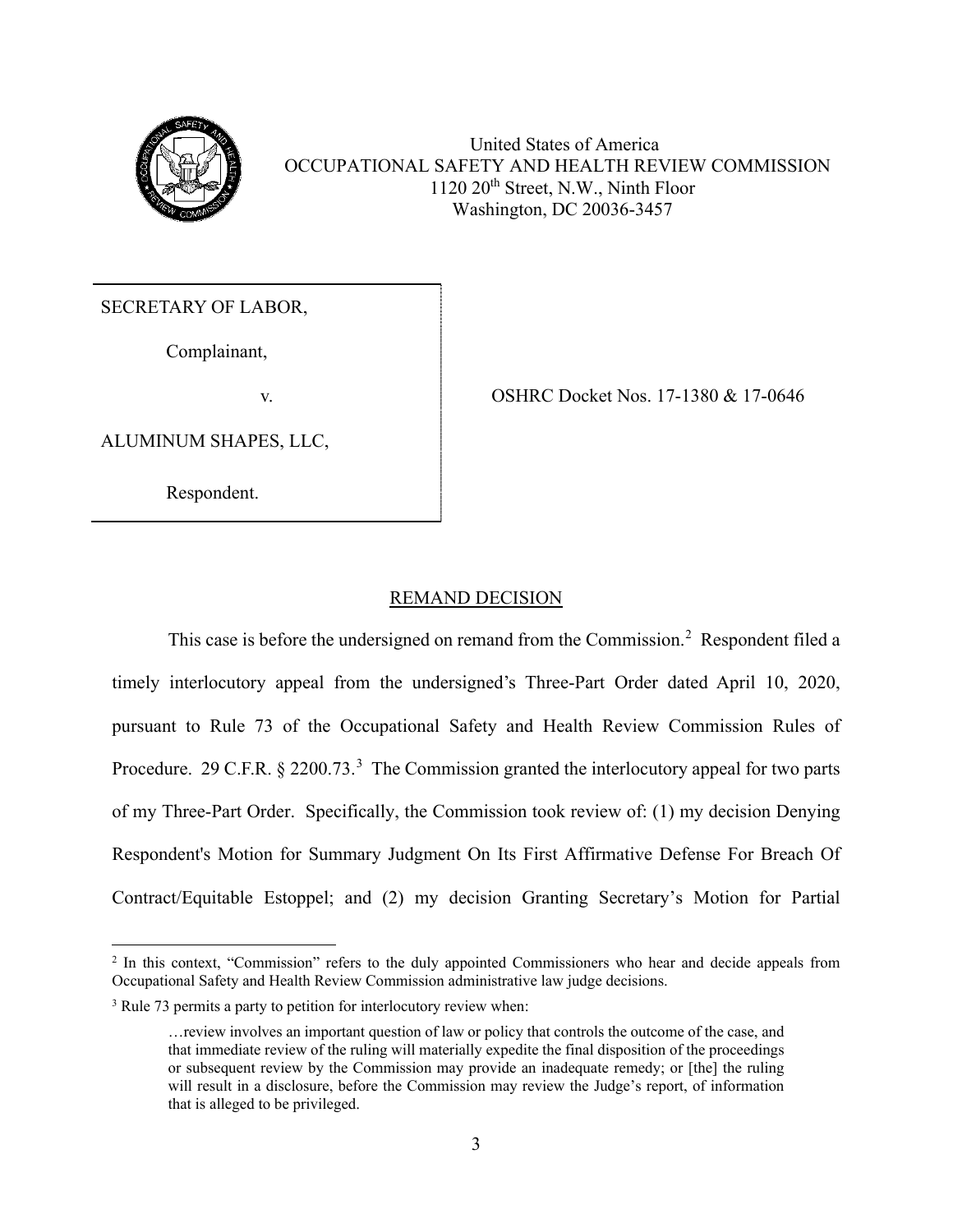Summary Judgment. On May 15, 2020, the Commission issued a Remand Order (Order) directing the undersigned to review the cross-motions for summary judgment under the applicable standard of review. Order at 3. For the reasons set forth below, my initial decision to deny Respondent's Motion for Summary Judgment On Its First Affirmative Defense For Breach Of Contract/Equitable Estoppel STANDS on different grounds. Additionally, my initial decision to grant the Secretary's Motion for Partial Summary Judgment is VACATED.

#### *Commission Remand Order*

The Commission's Remand Order directed the undersigned to "determine whether, with respect to the equitable estoppel defense, there is 'no genuine dispute as to any material fact' and therefore one of the parties 'is entitled to judgment as a matter of law.'" Order at 3-4. In doing so, the Commission noted that the undersigned mistakenly interpreted Respondent's motion for summary judgment as a request to "review or enforce" the settlement agreement at the heart of this dispute. Order at 3. The Commission found that Respondent was instead "asking the judge to consider the Secretary's alleged failure to adhere to the agreement as evidence of affirmative misconduct, which is an element of the estoppel defense." *Id.* 

## *Summary Judgment*

Rule 56(a) of the Federal Rules of Civil Procedure states, "[t]he court shall grant summary judgment if the movant shows that there is no genuine dispute as to any material fact and the movant is entitled to judgment as a matter of law." Fed. R. Civ. P. 56(a).<sup>[4](#page-3-0)</sup> A fact is considered "material" if it is of consequence in determining the existence of an element essential to a party's case. *Celotex Corp. v. Catrett*, 477 U.S. 317, 322 (1986). The Commission historically has not favored summary judgment, a position reinforced in *Ford Motor Company—Buffalo Stamping* 

<span id="page-3-0"></span><sup>4</sup> Rules 2(b) and 40(j) of the Commission's Rules of Procedure make Rule 56 of the Federal Rules of Civil Procedure applicable to motions for summary judgment filed with the Commission. 29 C.F.R. §§ 2200.2(b) and 2200.40(j).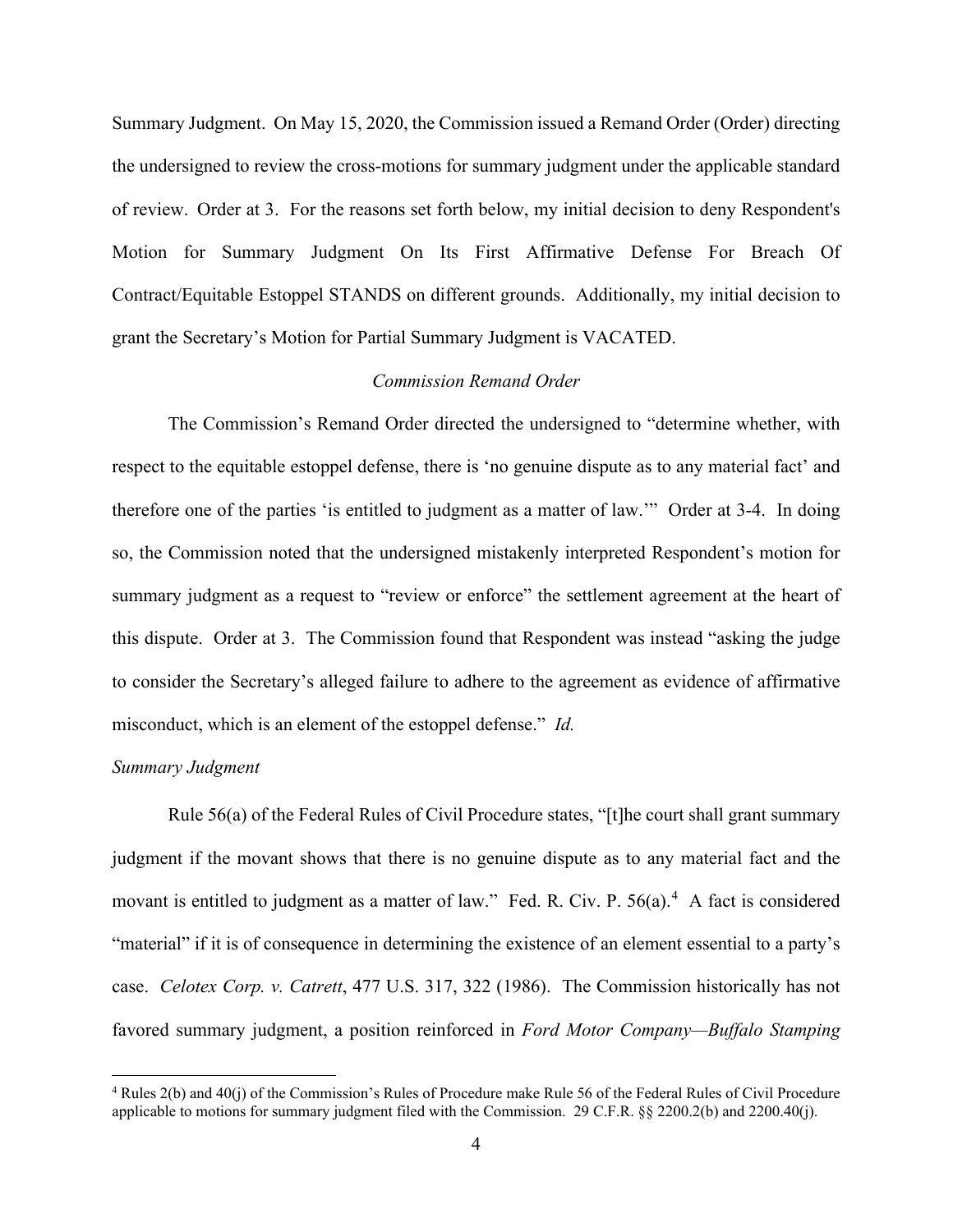*Plant,* 23 BNA OSHC 1593, 1594 (No. 10-1483, 2011), where the Commission reversed the ALJ's order granting summary judgment to the employer and remanded the case to the ALJ for further proceedings.

In *Ford,* the Commission set forth the standards for judges considering summary judgment

motions:

In reviewing a motion for summary judgment, a judge is not to decide factual disputes. . . . Rather, the role of the judge is to determine whether any such disputes exist. . . . When determining if there is a genuine factual dispute, the fact finder must resolve all ambiguities and draw all reasonable inferences in favor of the nonmoving party. . . . Thus, not only must there be no genuine dispute as to the evidentiary facts, but there must also be no controversy as to the inferences to be drawn from them. . . . These principles are not altered when both parties move for summary judgment, and each party's motion must be independently evaluated under them.

*Id.* at 1593-94. (citations and footnote omitted).

In *First National Bank of Arizona v. Cities Service Co*., 88 S.Ct. 1575, 1592 (1968)

(*Arizona*), the Supreme Court held:

"[i]t is true that the issue of material fact required by Rule 56(c) to be present to entitle a party to proceed to trial is not required to be resolved conclusively in favor of the party asserting its existence; rather, all that is required is that sufficient evidence supporting the claimed factual dispute be shown to require a jury or judge to resolve the parties' differing versions of the truth at trial."

*See also, Anderson v. Liberty Lobby, Inc.,* 477 U.S. 242, 255 (1986) (*Liberty Lobby*) (noting that a court should act with caution in granting summary judgment and may deny summary judgment "where there is reason to believe that the better course would be to proceed to a full trial").

The facts of this case are derived from cross-motions of the parties, which included attachments, in addition to facts adduced at a two-day evidentiary hearing (September 24-25, 2019) through live testimony and documents admitted into evidence.<sup>[5](#page-4-0)</sup> Although the hearing was held to

<span id="page-4-0"></span><sup>&</sup>lt;sup>5</sup> The facts from my April 10, 2020 Three-Part Order are applicable and not restated here.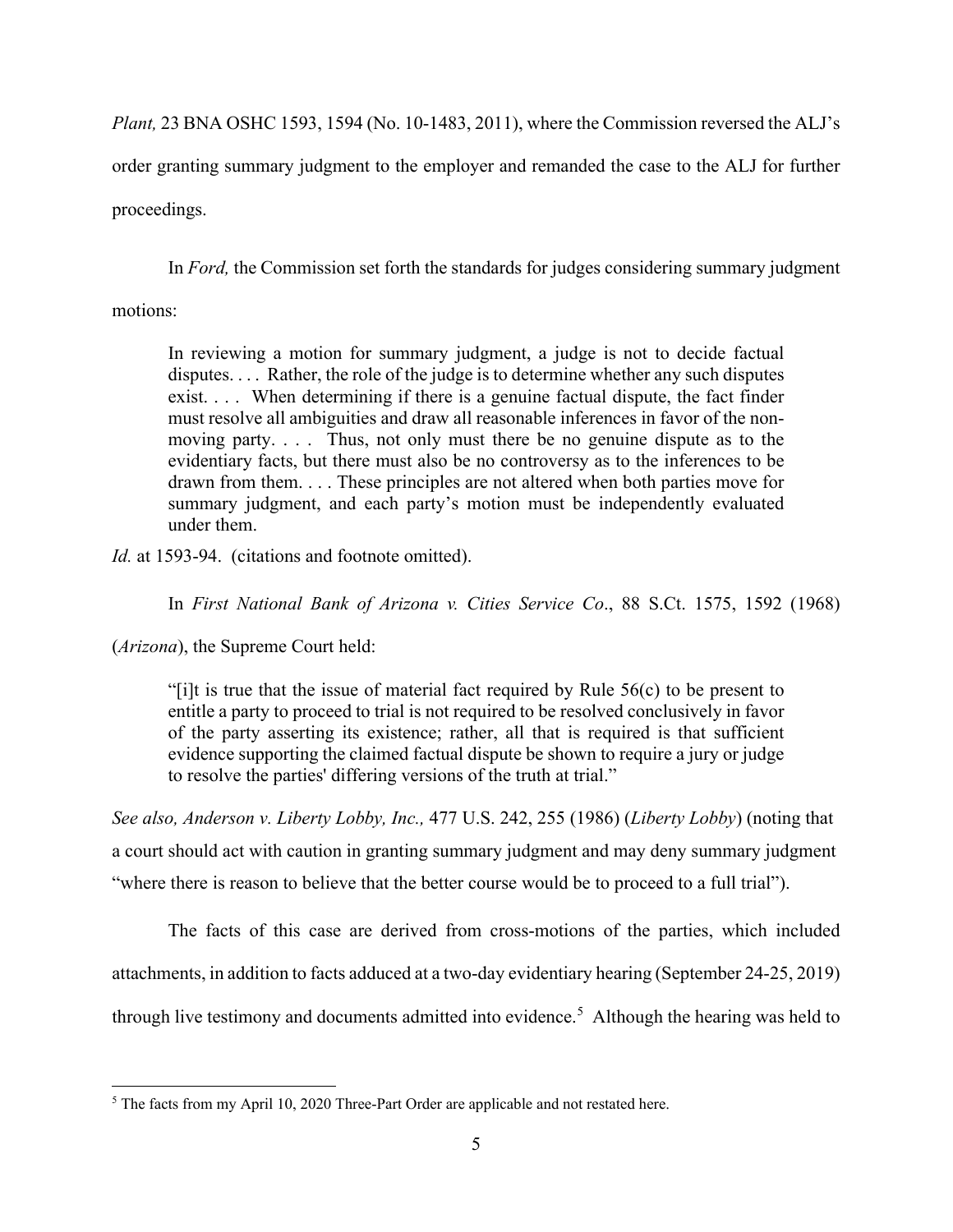address the issue of "consent" for the January 23, 2017 OSHA inspection at Respondent's worksite, the facts adduced and admitted into evidence are also relevant and material to the issues in these cross-motions. Not surprisingly, the facts in this case reveal differing versions of the truth.

## *Respondent's Motion for Summary Judgment*

On February 1, 2019, Respondent filed a Motion For Summary Judgment On Its First Affirmative Defense For Breach of Contract/Equitable Estoppel (MSJ) for Docket No. 17-1380. In its MSJ, Respondent asserted that OSHA must be estopped from pursuing its case on the grounds of equitable estoppel for the following reasons: 1) OSHA committed affirmative misconduct by breaching the terms of the Agreement and fraudulently gaining access to the facility<sup>[6](#page-5-0)</sup>; 2) OSHA misrepresented the purpose and scope of the January 23, 2017 inspection in order to gain access to the facility to conduct an inspection in violation of the Agreement; and 3) Aluminum Shapes reasonably relied upon these misrepresentations to its detriment. Resp't MSJ 1-2.

## *Estoppel Defense*

The principle that a party's actions or conduct may preclude it from asserting a right or claim to which it would otherwise be entitled is known as equitable estoppel. This doctrine is intended to ensure that parties deal with each other in a manner that reflects a fundamental "consideration of justice and good conscience." *U.S. v. Georgia–Pacific Co.*, 421 F.2d 92, 95 (9th Cir.1970).

To establish its estoppel defense, Respondent must prove: "(1) a misrepresentation by another party; (2) which he reasonably relied upon; (3) to his detriment." *U.S. v. Asmar*, 827 F.2d

<span id="page-5-0"></span><sup>6</sup> The "Agreement" herein referenced is a stipulated settlement agreement between the parties executed on May 10, 2016, which set the parameters for inspections occurring between July 15, 2016 and January 31, 2017. Three-Part Order Attachment A.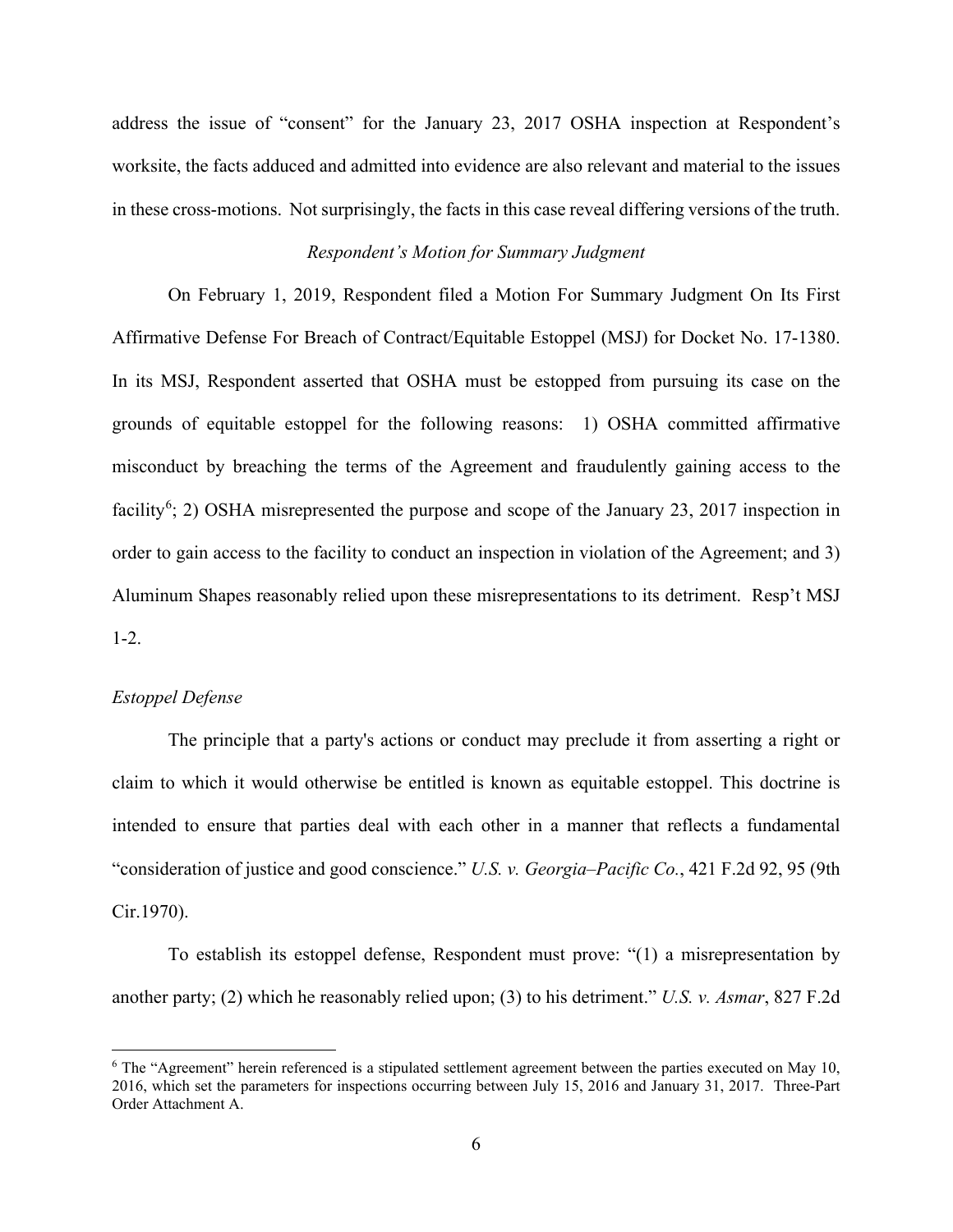907, 912 (3d Cir.1987) (*Asmar*); *see Heckler v. Community Health Servs. of Crawford Cty.*, 104 S.Ct. 2218, 2223 (1984) (*Crawford*). Additionally, the Supreme Court recognized in *Crawford* that the Government may not be estopped on the same terms as any other litigant. *Crawford*, 104 S.Ct. at 2224. The Third Circuit, to which this case can be appealed, and several other federal circuit courts have determined that for the Government to be estopped there must be a showing of a fourth element called "affirmative misconduct." *Asmar*, 827 F.2d at 911 n. 4, 912.

According to Respondent, OSHA proceeded with the follow-up inspection despite knowing of Aluminum Shapes' position that it only agreed to be inspected under the terms of the 2016 stipulated settlement agreement. Regarding the misrepresentation element of an estoppel defense, Respondent asserts the Secretary misrepresented its intentions in an attempt to obtain entry to conduct a follow-up inspection. (R. Br. 21-23). Respondent further argues that OSHA misrepresented the purpose and scope of its January 23, 2017 inspection of Aluminum Shapes' facility. Resp't MSJ 17-18.

As evidence of the Secretary's misrepresentation, Respondent asserts that OSHA's attorney was unclear about the type of inspection agreed to on January 23, 2017. Instead of clearly stating the inspection was not a monitoring inspection under the settlement agreement, OSHA's attorney, Mr. Kondo, stated that the legal effect of the inspection could be handled later.<sup>[7](#page-6-0)</sup> To the contrary, the Secretary asserts that Mr. Kondo was clear that the inspection that day would be a follow-up inspection outside the settlement agreement. (Tr. 234). This disputed fact must be resolved to determine whether the misrepresentation element has been satisfied. $8$ 

<span id="page-6-0"></span> $<sup>7</sup>$  Mr. Kondo testified that "the disagreement was about what the legal effect if any OSHA discovering violations, what</sup> would happen afterwards. But I think we had a clear agreement that however characterized, the same physical result could happen that day that OSHA would be permitted to enter the premises and do the inspection." (Tr. 233-34).

<span id="page-6-1"></span><sup>8</sup> These disputed facts are derived from Secretary's February 1, 2019 Statement of Undisputed Material Facts and Respondent's February 15, 2019 Response to Secretary's State of Undisputed Material Facts at paragraphs numbered 48, 53, 55, 57, 60, 67, 70, 78.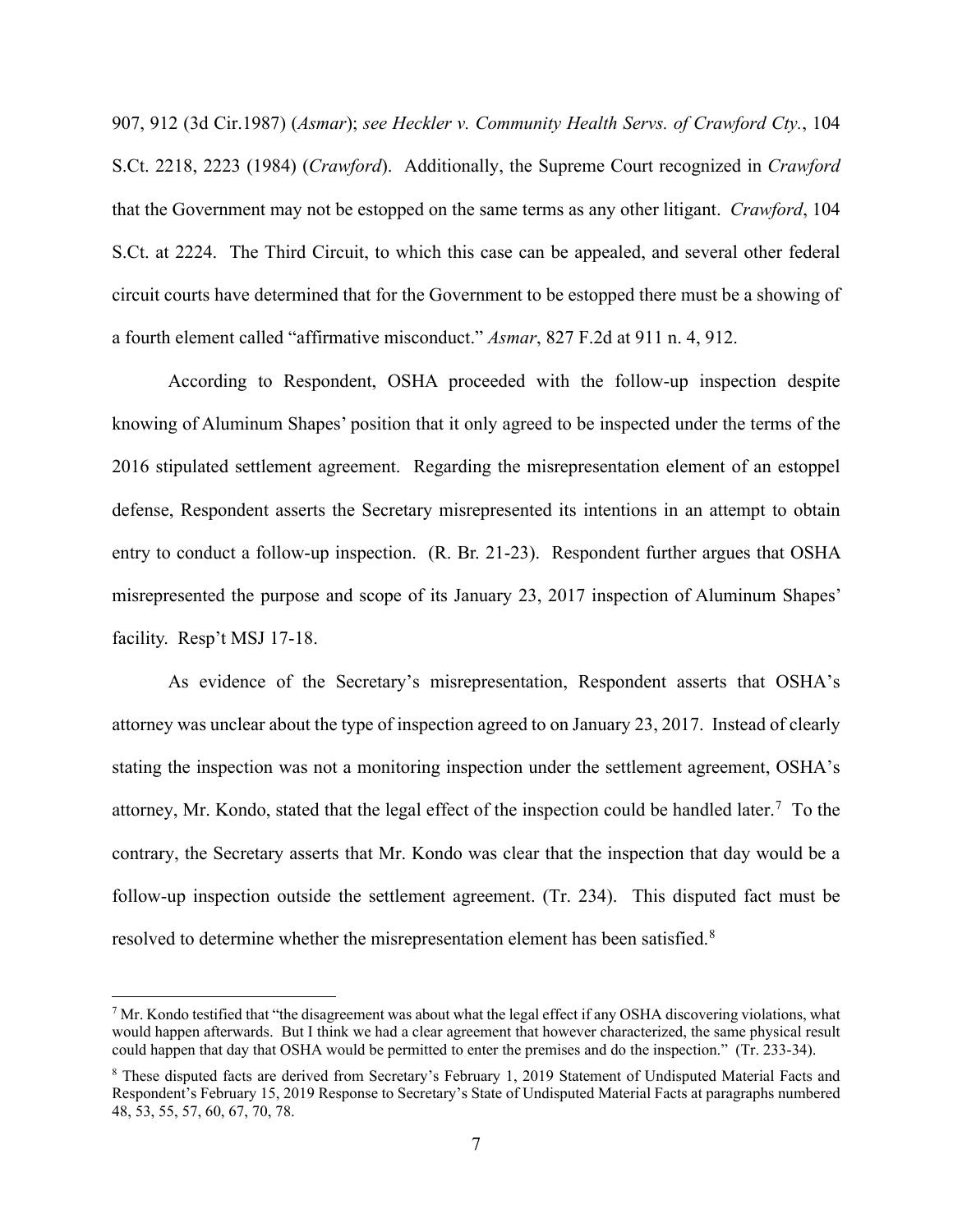Additionally, Respondent asserts that evidence shows OSHA's area director intended the January 23, 2017 inspection to result in a comprehensive inspection. (Tr. 236-40). The Secretary disagrees and asserts the evidence shows the area director instructed compliance officers to conduct a follow-up inspection, not a comprehensive inspection. (Tr. 236-40). Again, resolution of this factual dispute is material to determine the existence of the misrepresentation element of an estoppel defense.

Regarding the affirmative misconduct element for an estoppel defense against the government, Respondent argues that OSHA engaged in affirmative misconduct by knowingly misleading Aluminum Shapes to obtain its consent to conduct the inspection, intentionally breaching the terms of its Agreement with Aluminum Shapes, and then issuing citations in violation of the Agreement. Resp't MSJ 10-11.

Respondent argues that when Aluminum Shapes' director of operations told OSHA a final time that only a monitoring inspection under the settlement agreement was allowed, the compliance officer's noncommittal response<sup>[9](#page-7-0)</sup> constituted misleading conduct that allowed the inspection to move forward. (Tr. 299-300). In contrast, the Secretary asserts that Respondent was clearly informed that OSHA was conducting a follow-up inspection not related to the settlement agreement and that it never agreed to a monitoring inspection. Resolving this factual dispute is material to determining whether there was affirmative misconduct.

Respondent also asserts that Secretary's actual entry into the facility, after being informed of Aluminum Shapes' position that the inspection must be covered by the settlement agreement, was affirmative misconduct that misled it to believe the Secretary had agreed to conduct a monitoring inspection under the Agreement. In contrast, the Secretary states Respondent was told

<span id="page-7-0"></span><sup>9</sup> When being told a final time that Aluminum Shapes did not agree to a follow-up inspection, Compliance Officer Ladd put his hands in the air and remarked that the type of inspection was up to the attorneys. (Tr. 299, 337).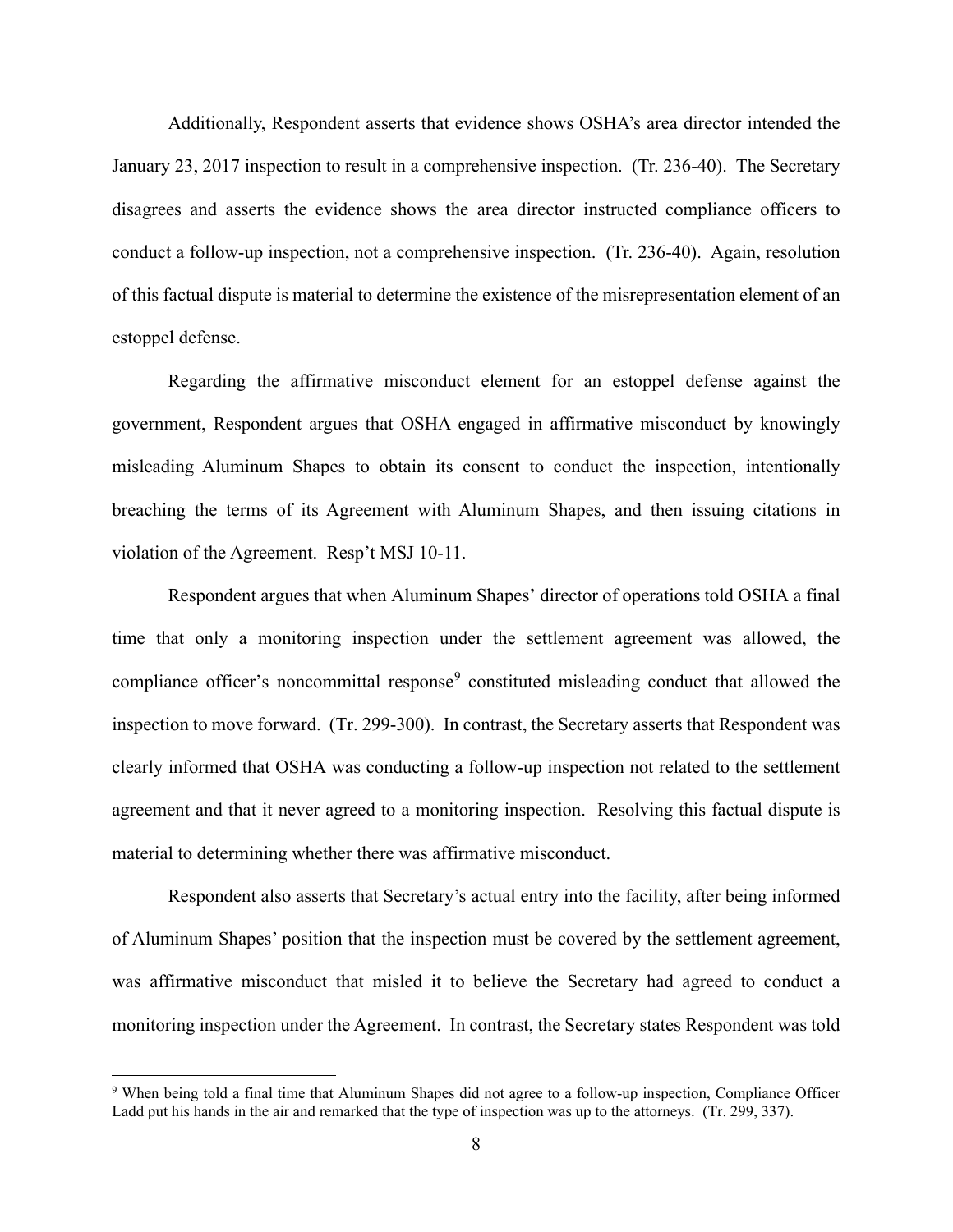that it was a follow-up inspection not subject to the Agreement and Respondent did not object. This dispute must also be resolved to determine whether the affirmative misconduct element is satisfied.

These disputed facts are material to a determination that two of the elements for equitable estoppel, misrepresentation and affirmative misconduct, are established or not. Accordingly, Respondent's Motion For Summary Judgment On Its First Affirmative Defense For Breach of Contract/Equitable Estoppel is denied.

#### *Secretary's Motion for Partial Summary Judgment*

On February 1, 2019, the Secretary of Labor filed his Motion for Partial Summary Judgment. In the Secretary's motion, he sought to strike Respondent's sole affirmative defense in OSHRC Docket No. 17-1380 "Breach of Settlement Agreement/Equitable Estoppel," as well as Respondent's affirmative defenses of "estoppel" and "barred" for breach of settlement agreement in OSHRC Docket No. 17-0646. Sec'y MSJ 6, 29-30.

With respect to Docket No. 17-1380, the Secretary asserts that it clearly informed Aluminum Shapes that a follow-up inspection, not covered by the settlement agreement, was being conducted on January 23, 2017. As discussed above, material facts are disputed as to whether there was a misrepresentation and affirmative misconduct by the Secretary to obtain access to inspect Respondent's facility. Because these "differing versions of the truth" require resolution by a judge, summary judgment is not appropriate. *See Arizona*, 88 S.Ct. at 1592. The Secretary's Motion for Partial Summary Judgment for OSHRC Docket No. 17-1380 is Denied.

With respect to OSHRC Docket No. 17-0646, there is no dispute over the material facts related to an affirmative defense based on a breach of the settlement agreement. The underlying inspection for No. 17-0646 was a referral that occurred on September 8, 2016. The issue of breach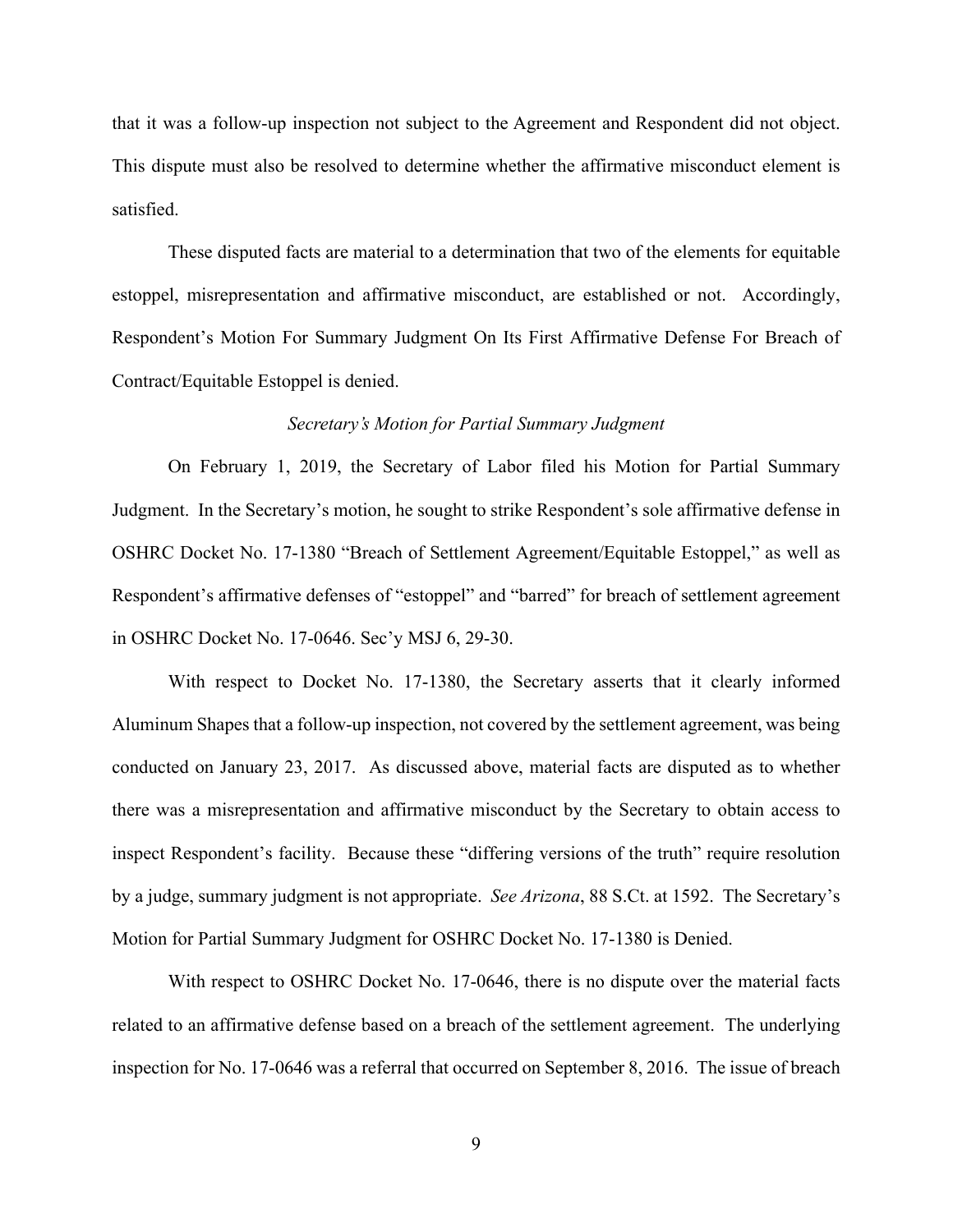of the settlement agreement was related to OSHA's January 23, 2017 inspection, which occurred several months later, and was not related to the underlying inspection.<sup>[10](#page-9-0)</sup> Also, Respondent acknowledges that the underlying inspection was a "referral" inspection allowed under the settlement agreement's terms. Resp't Motion to Suppress 15. Nonetheless, given the Commission's preference for a decision on the merits, the undersigned finds that this defense should be allowed to proceed to hearing. *See Liberty Lobby,* 477 U.S. at 255 (a judge may act with caution and allow issue to proceed to trial); *DHL Express*, *Inc*., 21 BNA OSHC 2179, 2180 (No. 07-0478, 2007) (*DHL*) ("Commission precedent follows the policy in law that favors deciding cases on their merits."). The Secretary's motion for summary judgment to strike the affirmative defenses of "estoppel" and "barred" for breach of settlement agreement in OSHRC Docket No. 17-0646 is Denied.

#### *Motion to Strike*

The Secretary also moved to strike Respondent's Second, Third, and Twelfth Affirmative Defenses, to the extent that they have not already been withdrawn, in OSHRC Docket No. 17- 0646. Sec'y MSJ 29-30.

Pursuant to Federal Rule of Civil Procedure 12(f), a court "may strike from a pleading an insufficient defense or any redundant, immaterial, impertinent, or scandalous matter." A court may act under Rule 12(f) "on its own" or "on motion made by a party either before responding to the pleading or, if a response is not allowed, within 21 days after being served with the pleading." Fed. R. Civ. P. 12(f)(1)-(2). "Motions to strike are decided on the pleadings alone and should not be granted unless the relevant insufficiency is 'clearly apparent.'" *Stewart v. Keystone Real Estate* 

<span id="page-9-0"></span><sup>&</sup>lt;sup>10</sup> The Commission acknowledged the citations acknowledge the citations in Docket No. 17-0646 were unrelated to the settlement agreement. Order 2.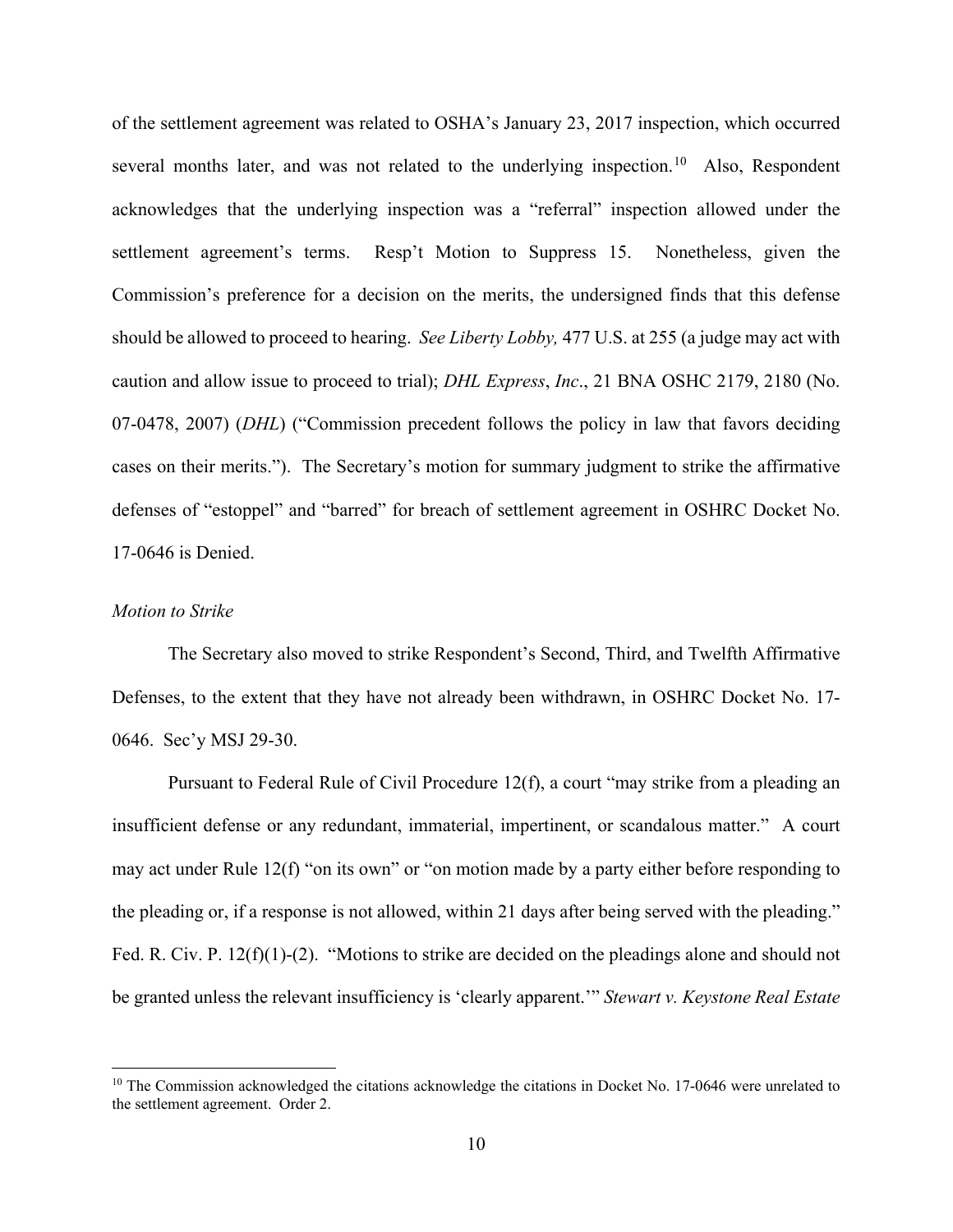*Grp., LP*, No. 4:14-CV-1050, 2015 WL 1471320, at \*5 (M.D.Pa. Mar. 31, 2015) (Brann, J.) (quoting *Cipollone v. Liggett Grp., Inc*., 789 F.2d 181, 188 (3d Cir.1986)).

Commission Rule 34(b) sets forth the pleading requirements for Answers filed with the Commission. 29 C.F.R. § 2200.34(b). Generally, Commission Rule 34 requirements have not been strictly construed. *See Del Monte Corp*., 4 BNA OSHC 2035 (No. 11865, 1977) (pleadings rule not given strict construction when determining whether complaint was subject to dismissal for lack of particularity). Historically, the Commission has applied the notice pleading standard codified in Rule 8 of the Federal Rules of Civil Procedure. *See* Commission's Rules of Procedure, 57 Fed. Reg. 41,676, 41,678 (Sept. 11, 1992) (to be codified at 29 C.F.R. pt. 2200). The undersigned finds that Respondent's pleading was sufficient to meet the Commission's notice pleading standard.

Dismissal of a pleading is an extreme sanction that is not appropriate unless the record reveals prejudice. *See Berg Lumber Co*., 1988 WL 212610, at \*8 (No. 87-0397, 1988) (ALJ) (respondent did not demonstrate prejudice in its post-hearing request to have citation vacated for a lack of particularity, which the judge stated can be "cured by additional information provided during the pleadings, discovery and hearing stages of the proceedings"); *Meadows Indus.*, *Inc*., 7 BNA OSHC 1709, 1710-11 (No. 76-1463, 1979) ("the preferable course for the administrative law judge . . . was to compile a complete record and then [] determine whether the respondent was prejudiced by any lack of particularity in the citation").

Here, the Secretary makes no assertion that it is prejudiced by Respondent's Second, Third, and Twelfth Defenses asserted in OSHRC Docket No. 17-0646, and the undersigned finds no insufficiency that is clearly apparent from the pleadings. Moreover, it is well-settled Commission policy to decide cases based on their merits, rather than on procedural flaws. *DHL*, 21 BNA OSHC